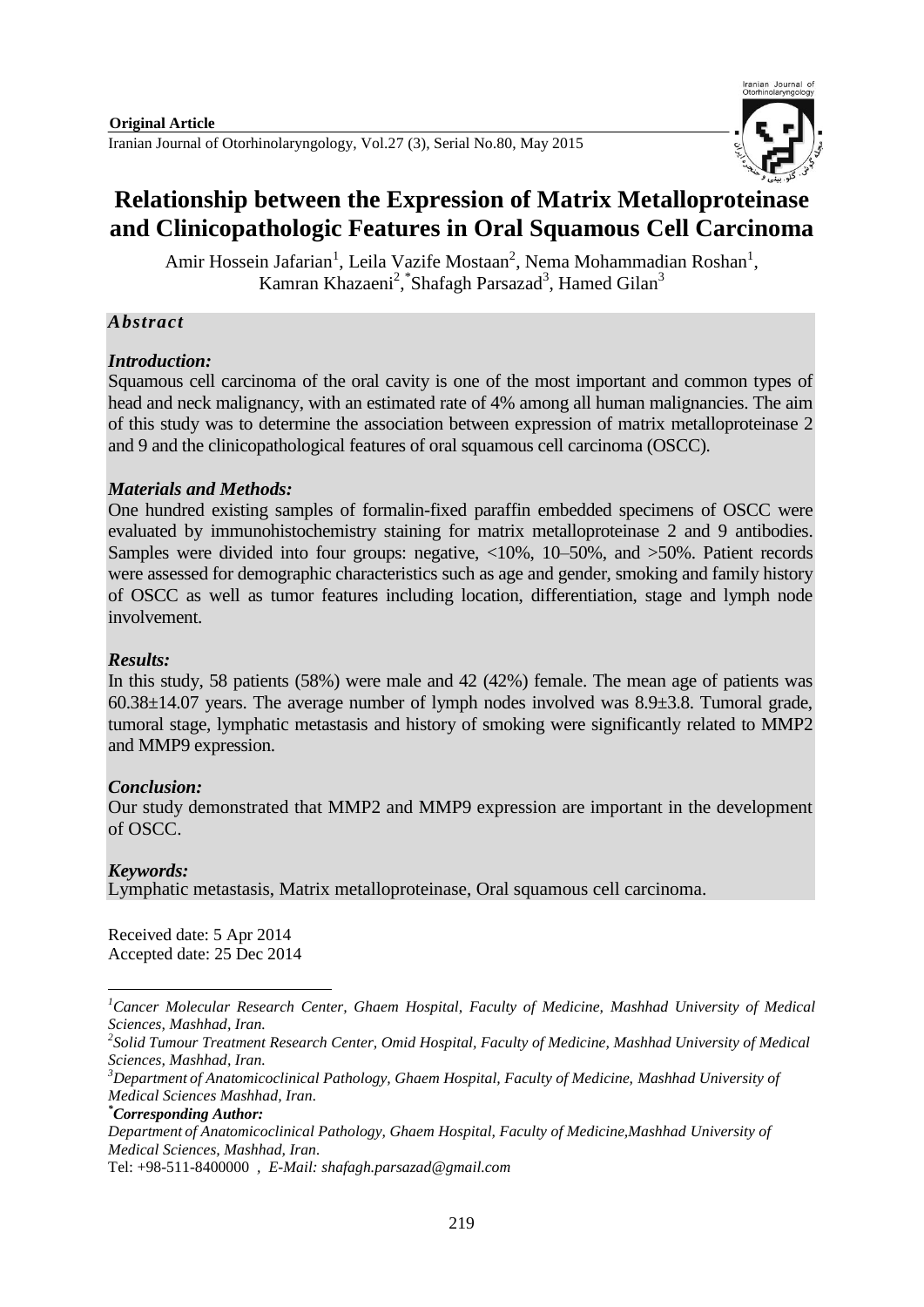# *Introduction*

Squamous cell carcinoma (SCC) accounts for more than 90% of all head and neck malignancies. In the United States, head and neck squamous cell carcinomas (HNSCC) comprise about 4% of all cancers (1). The 5 year survival rate for SCC is estimated at approximately 60% (1). Local invasion of tumoral cells and regional lymph node involvement leads to a poor prognosis in HNSCC. Magnitude of conflicts and HNSCC stage are determining factors in choosing therapeutic options (2).

Matrix metalloproteinases (MMPs ) are an important category of endopeptidases and are vital for tissue remodeling, extracellular matrix (ECM) degradation and cellular migration (3). In a normal physiological situation, MMPs are not over-expressed. MMP expression is controlled by hormones, cytokines and growth factors. Some physiologic processes in which MMPs play a crucial role are angiogenesis, apoptosis, bone remodeling, embryonic development, endometrial cycling, immune response, and nerve growth, for example (4).

Metalloproteinase inhibitors (MMPIs) and tissue inhibitors of matrix metalloproteinase (TIMPs) down-regulate MMP overexpression (4,5). MMPs were first noted as tumor progression-accelerating enzymes (6). MMPs are involved in pathologic processes such as multiple sclerosis, skin ulceration, nephritis, vascular disease, and metastasis, among others (3). MMPs are classified in eight structural classes, three of which are membranous (7). It is estimated that MMPs are responsible for almost all human cancers, and their expression correlates with poor outcomes (8). Some MMPs such as MMP7 are synthesized by tumoral cells while others such as MMP2 and both endothelial and inflammatory cells express MMP9 (9).

MMPs are essential in cancer development and influence cell migration, cell growth, colony formation, angiogenesis, and local

invasion (10). Recent studies and clinical trials have focused on producing synthetic MMP inhibitors. Cyclophosphinamide, cyclophosphonamide-based hydroxamic acids, biphenylsulfonamide carboxylic acids, caffeoyl pyrrolidine derivatives, sulfonamide hydroxamates and nonhydroxamates are some examples of MMP inhibitors (6). Regional lymph node involvement and metastases are factors associated with poor prognosis.

The aim of this study was to determine the association between expression of MMP and clinicopathologic features in OSCC.

# *Materials and Methods*

This was a cross- sectional study. After University Ethics Committee approval, 100 patients with OSCC from two hospitals (Ghaem, Emam Reza) in Mashad between the years 2004–2008 were recruited and followed for a minimum of 5 years. Patient records were assessed for demographic characteristics such as age and gender, smoking and family history of OSCC as well as tumor features including location, differentiation, stage, and lymph node involvement.

Tissue samples had been provided by surgery or biopsy before adjuvant treatment and stored in pathology departments. Formalin-fixed OSCC specimens which were embedded in paraffin during the pretreatment phase were sectioned at a thickness of 5 µm. For the deparaffinization phase, samples were placed for approximately 10 minutes in a methanol plate which contained hydrogen peroxide. To block non-specific antigens, albumin and rabbit polyclonal antibodies against MMP2 and MMP9 (Dako Laboratory Inc, Denmark) were used and this mixture was incubated at 4°C for 15 hours. Slides were then washed with buffered phosphate solution. Immunohistochemical assessment was performed by avidin- biotin complex and cytoplasmic staining percentage was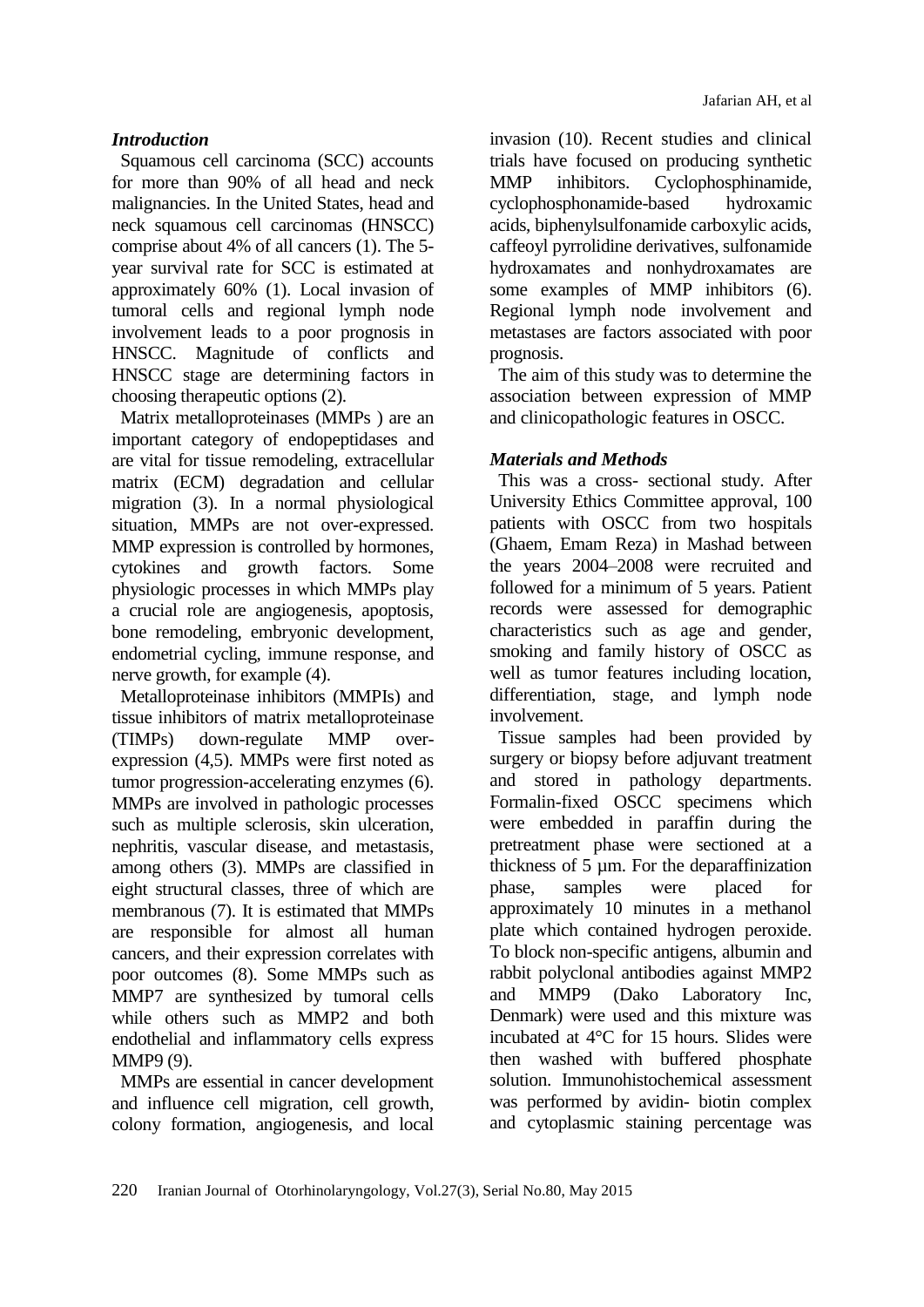counted in tumor and non-tumor cells. The bone marrow sample was used as a positive control. All samples were evaluated by two pathologists who were blinded with respect to clinical manifestation, OSCC stage and patient outcome. Based on the degree of immunohistochemical staining, cells were divided into four groups: negative, <10%, 10–50%, and >50% (Fig.1). A digital image was captured to resolve disagreements and to make a final decision. All samples of normal tissues showing dysplasia had positive results. The sample size in this study was calculated using available hospital pathologic records, and there was no practical bias in the study.



**Fig1:** Representative immunohistological manifestations of mild (A), moderate (B), and severe (C) MMP9 expression and mild (D), moderate (E), and severe (F) MMP2 expression in oral squamous cell carcinoma. MMPs were particularly expressed on the tumoral cell membrane surface and cytoplasm.

Data were analyzed using SPSS software. The chi–square was used for data analysis. The significance level was considered less than 0.05.

### *Results*

In total, 58 patients (58%) were male and 42 (42%) were female. Patients ranged from 20 to 84 years of age, with a mean age of  $60.5\pm14.07$  years (Table.1). A history of smoking and tobacco use was noted in 39 and four cases, respectively. A family history of OSCC was found in five patients.

Surgical removal of a tumor with or without adjuvant chemotherapy or radiotherapy was performed in 76 and 22 cases, respectively. The average number of lymph nodes involved was 8.9±3.8. Seventy-six samples were located in the tongue, 10 in the buccal mucousa,10 in the mandibule, two in the mouth, and three in the lip. Sixty-seven samples were well differentiated, 31 were moderately differentiated, and two were poorly differentiated. Relapse occurred in 41 patients.

|  |  | Table 1: Patient demographic characteristics |  |  |  |
|--|--|----------------------------------------------|--|--|--|
|--|--|----------------------------------------------|--|--|--|

|                   |           | $N_0/$ % |
|-------------------|-----------|----------|
| Gender            | Male      | 58       |
|                   | Female    | 42       |
|                   | <60       | 42       |
| Age               | $\leq 60$ | 58       |
|                   | Well      | 67       |
| Differentiation   | Moderate  | 31       |
|                   | Poor      | 2        |
| Smoking           |           | 61       |
|                   | $^{+}$    | 39       |
| Family history of |           | 95       |
| <b>SCC</b>        | $^{+}$    | 5        |
|                   | 1         | 35       |
| Stage             | 2         | 39       |
|                   | 3         | 14       |
|                   | 4         | 12       |
| Lymph node        |           | 67       |
| involvement       | $^{+}$    | 33       |
|                   |           | 59       |
|                   | Local     | 36       |
| Relapse           | Regional  | 5        |

There was no relationship between gender or age with respect to MMP expression. Patients with a positive history of smoking showed greater MMP2 and MMP9 expression ( $P=0.004$ ,  $P=0.027$ , respectively). MMP2 and MMP9 expression was statistically associated with a number of tumor features such as location (P=0.002), tumoral differentiation, tumoral stage and tumoral relapse. Over-expression of MMP2 was related to lymph node involvement (P=0.021), but MMP9 expression was not higher in patients with lymph node involvement. Expression of MMPs was higher in patients who had a mandible tumor (Table.2).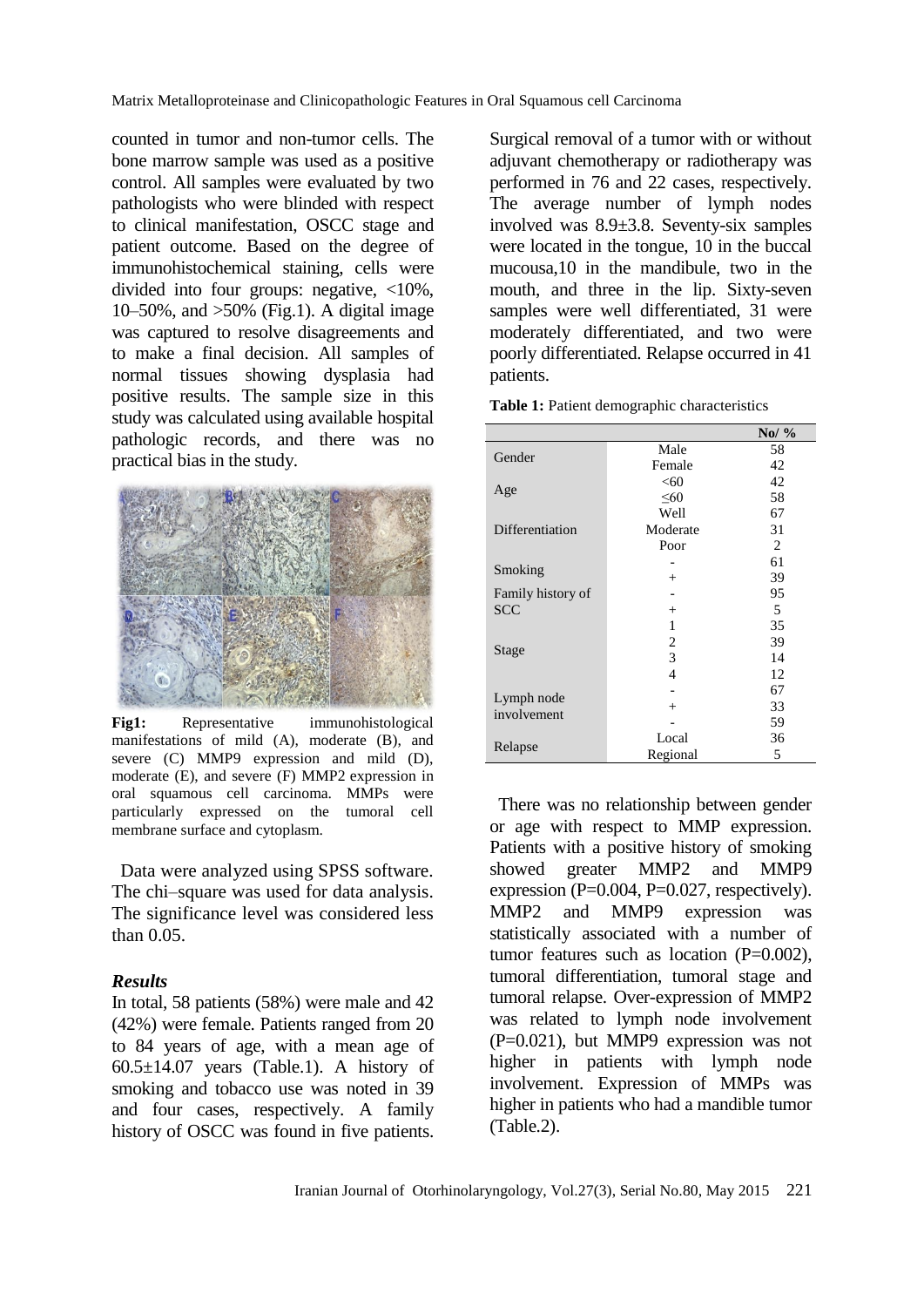| Table 2: Association between MMP2 and MMP9 expressions and clinicopathologic features |  |  |
|---------------------------------------------------------------------------------------|--|--|
|---------------------------------------------------------------------------------------|--|--|

|                        |                | MMP2 $(N\frac{9}{6})$ |                             |                |                             | MMP9 $(N\frac{9}{6})$ |                      |                      | $\mathbf{P}$   |              |         |
|------------------------|----------------|-----------------------|-----------------------------|----------------|-----------------------------|-----------------------|----------------------|----------------------|----------------|--------------|---------|
|                        |                | $\boldsymbol{0}$      | $\mathbf{1}$                | $\overline{2}$ | 3                           |                       | $\mathbf{0}$         | $\mathbf{1}$         | $\overline{2}$ | 3            | value   |
| Gender                 | Male           | 24(58.5)              | 9(60)                       | 16(57.1)       | 9(56.3)                     | 0.906                 | 27(55.1)             | 16(64)               | 10(58.8)       | 5(55.6)      | 0.904   |
|                        | Female         | 17(41.5)              | 6(40)                       | 9(41.9)        | 4(43.8)                     |                       | 22(44.9)             | 9(46)                | 7(41.2)        | 4(44.4)      |         |
| Age                    | 60<            | 19(46.3)              | 6(40)                       | 13(46.4)       | 4(25)                       | 0.482                 | 22(44.9)             | 10(40)               | 5(22.4)        | 5(55.6)      | 0.574   |
|                        | 60>            | 22(53.7)              | 9(60)                       | 15(53.6)       | 12(75)                      |                       | 27(55.1)             | 15(60)               | 12(70.6)       | 4(44.4)      |         |
| Tumor                  | Tongue         | 37(60)                | 12(16)                      | 15(16)         | 11(8)                       |                       | 45(60)               | 12(16)               | 12(16)         | 6(8)         |         |
| location               | <b>Buccal</b>  | 1(10)                 | 1(10)                       | 5(50)          | 3(30)                       |                       | 1(10)                | 6(60)                | 1(10)          | 2(20)        |         |
|                        | Mandible       | $\sim 10$             | $\ddot{\phantom{a}}$        | 7(77.8)        | 2(22.2)                     |                       | $\ddot{\phantom{0}}$ | 7(77.8)              | 1(11.1)        | 1(11.1)      |         |
|                        | Mouth          | 2(100)                | $\ddot{\phantom{0}}$        | $\blacksquare$ |                             | 0.002                 | 2(100)               | $\ddot{\phantom{a}}$ |                |              | 0.001   |
|                        | Lip            | 1(100)                | $\mathfrak{2}$              |                |                             |                       | 1(33.3)              |                      | 2(66.6)        |              |         |
|                        | <b>Buccal</b>  |                       |                             |                |                             |                       |                      |                      |                |              |         |
|                        | and            |                       |                             | 1(100)         |                             |                       |                      |                      | 1(100)         |              |         |
|                        | Mandible       |                       |                             |                |                             |                       |                      |                      |                |              |         |
| Smoking                | N <sub>o</sub> | 26(42.6)              | 11(18)                      | 10(16.4)       | 14(23)                      | 0.004                 | 3(54.1)              | 13(21.3)             | 9(14.8)        | 6(9.8)       | 0.027   |
|                        | Yes            | 15(38.5)              | 4(10.3)                     | 18(46.2)       | 2(5.1)                      |                       | 16(41.0)             | 12(30.8)             | 8(20.5)        | 3(7.7)       |         |
| <b>OSCC</b><br>history | No             | 41(44.1)              | 13(14.<br>$\left( 0\right)$ | 26(28.9)       | 13(14.<br>$\left( 0\right)$ | 0.023                 | 8(8.3)               | 13(14.1)             | 1(25)          | 47(50.<br>5) | 0.005   |
|                        | Yes            | $\mathbf{0}$          | $\theta$                    | 2(40)          | 3(60)                       |                       | 1(20)                | 4(80)                | 25(26.9)       | $\sim$       |         |
| Different<br>iation    | well           | 30(44.8)              | 13(19.<br>4)                | 20(29.8)       | 4(6)                        |                       | 38(56.7)             | 19(28.4)             | 7(10.4)        | 3(4.5)       |         |
|                        | Moderate       | 11(35.5)              | 2(6.5)                      | 8(25.8)        | 10(32.<br>3)                | 0.001                 | 11(35.5)             | 6(19.4)              | 10(32.3)       | 4(12.9)      | 0.004   |
|                        | Poor           |                       | $\boldsymbol{0}$            | $\mathcal{L}$  | 2(100)                      |                       |                      |                      |                | 2(100)       |         |
| Stage of               | Stage 1        | 20(57.1)              | 9(25.3)                     | 5(14.3)        | 1(2.9)                      |                       | 26(74.3)             | 4(11.4)              | 4(11.4)        | 1(2.9)       |         |
| tumor                  | Stage 2        | 17(43.6)              | 5(12.8)                     | 15(38.5)       | 2(5.1)                      |                       | 17(43.6)             | 17(43.6)             | 3(7.7)         | 2(5.1)       |         |
|                        | Stage 3        | 4(28.6)               | 1(7.1)                      | 6(42.9)        | 3(21.4)                     | 0.001                 | 6(42.9)              | 4(28.6)              | 3(21.4)        | 2(7.1)       | 0.001   |
|                        | Stage 4        |                       | $\mathbf{0}$                | 2(16.7)        | 10(83.<br>3)                |                       |                      |                      | 7(58.3)        | 5(41.7)      |         |
| Lymph<br>node          |                | 24(35.8)              | 15(22.<br>4)                | 19(28.4)       | 9<br>(13.4)                 | 2(0.08)               | 31(46.3)             | 21(31.3)             | 10(14.9)       | 5(7.5)       | 1(0.20) |
| involve<br>ment        | $^+$           | 17(51.5)              |                             | 9(27.3)        | 7(21.2)                     | $\mathcal{E}$         | 18(54.5)             | 4(12.1)              | 7(21.2)        | 4(12.1)      |         |

### *Discussion*

The expression of MMP in non-tumor tissues is low. In tumor tissue, the over-expression of MMP is due to growth factors and cytokines  $(11,12)$ .

The de Vicente study showed the association between MMP2- and MMP9-expression and lymph node involvement (11). Our results also confirmed that over-expression of MMP2 was related to lymph node involvement (P=0.021), but that MMP9 expression was not higher in patients with lymph node involvement. This finding corroborates the role of MMP2 in tumor invasion and metastasis. In vitro and in *vivo* research has shown that MMP2 overexpression is necessary for tumor invasion and that MMP2 and MMP9 promote tumoral cell colony formation (12,13).

Results of the Mashhadi study were consistent with our findings with respect to the association between MMP expression and histopathological grade in OSCC patients (14). In some studies, correlation between alcohol consumption (not common in our country) and over-expression of MMP has been proven (15). Past research has also shown that smokeless tobacco is a risk factor for OSCC, and in our study all patients who had used smokeless tobacco had over-expression of MMP2 and MMP9.

Our finding confirmed that over-expression of MMPs had not correlated with gender or